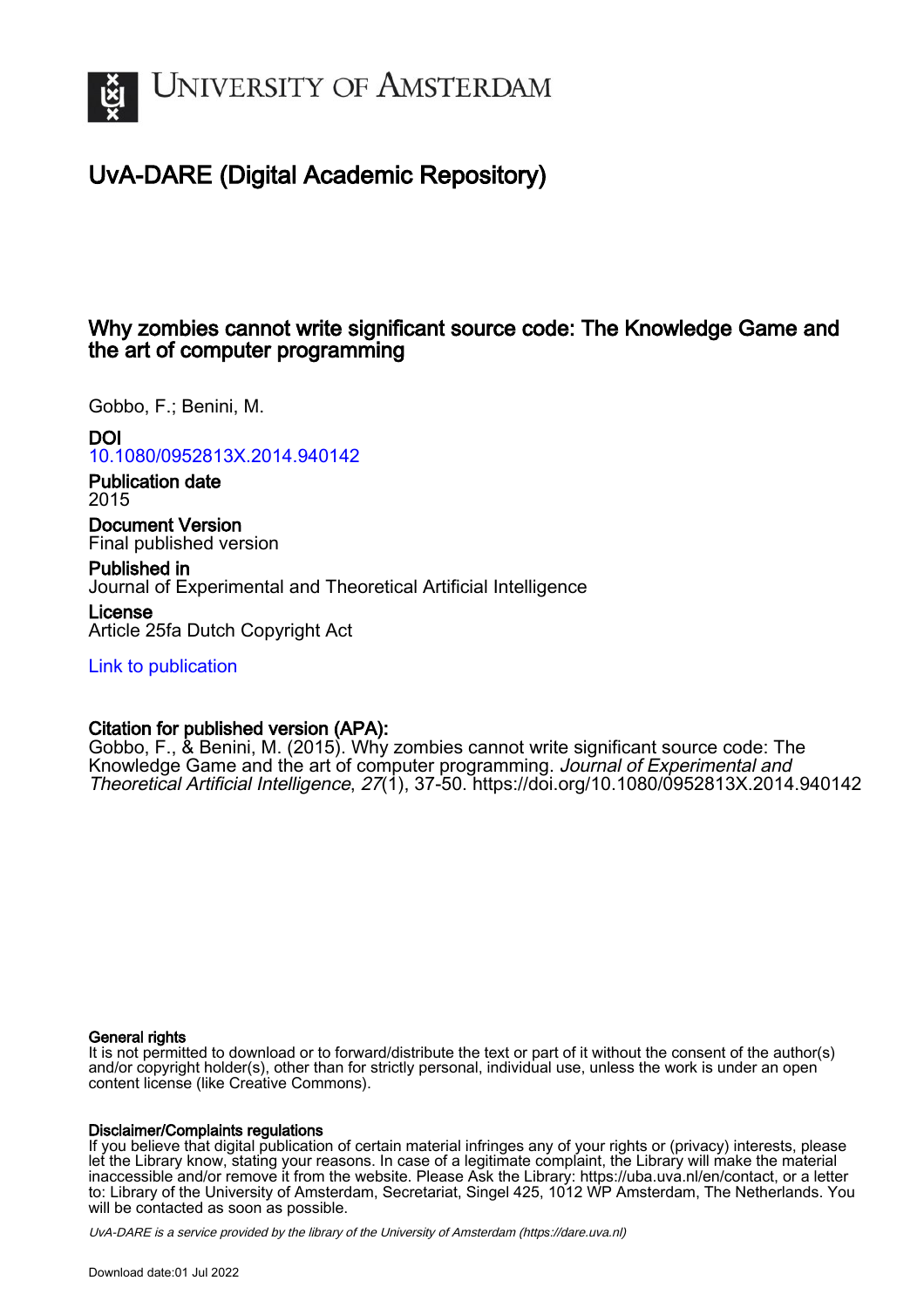

## Why zombies cannot write significant source code: The Knowledge Game and the art of computer programming

Federico Gobbo $a,b*$  and Marco Benini<sup>[c1](#page-13-0)</sup>

<sup>a</sup> Amsterdam Center for Language and Communication (ACLC), University of Amsterdam, Spui 210, Amsterdam, The Netherlands; <sup>b</sup>Dipartimento di Studi Umanistici, University of Torino, via S. Ottavio 20, Torino, (TO), Italy; <sup>c</sup>Dipartimento di Scienze Teoriche e Applicate, University of Insubria, via Mazzini 5, Varese (VA), Italy

(Received 15 July 2012; accepted 15 March 2013)

This article analyses the knowledge needed to understand a computer program within the philosophy of information. L. Floridi's method of levels of abstraction is applied to the relation between an ideal programmer and a modern computer seen together as an informational organism. The results obtained by the mental experiment known as the Knowledge Game are applied to this relation, so to explain what a programmer should know in order to program a modern computer. In particular, this analysis clearly shows why non-conscious agents have no hopes to write significant programs. Two main objections are then presented and attacked by corresponding counterobjections.

Keywords: philosophy of information; method of levels of abstraction; Knowledge Game; consciousness in programming

## 1. Introduction

What does it mean to *know* a computer program? In other words, what kind of knowledge does a programmer need to write the source code of a program? In the last years, one of the main contribution by L. Floridi to the epistemological side of the philosophy of information (PI) is a clear and well-defined notion of knowledge, which is distinct and richer than the notion of information (see Allo, [2011](#page-13-0); Floridi, [2011a](#page-14-0)). In particular, the challenge to artificial intelligence (AI) posed by Dretske ([2003\)](#page-14-0) about the nature of self-conscious agents (AGs) is attacked via a mental experiment known as the Knowledge Game (KG), that explains the relation between the nature of the AG and the notion of consciousness (Bringsjord, [2011;](#page-13-0) Floridi, [2011b,](#page-14-0) ch.13).

However, the KG does not explicitly refer to computer programming, which is a key process in the philosophy of AI – at least the logic-based variety. Here, the results obtained by the KG are applied to computational informational organisms (inforgs), i.e. every inforg whose computational part is a modern Von Neumann's machine (VNM), which requires to be programmed by an AG in order to function. The goal of the argumentation is to explain why neither a conscious-less artificial AG (e.g. a robot) nor a conscious-less biological AG (e.g. Spinoza's automata or Dretske's zombies) can be real computer programmers. In particular, we explain what kind of consciousness is needed to be a computer programmer through non-trivial examples of programming techniques known in the literature.

<sup>\*</sup>Corresponding author. Email: [f.gobbo@uva.nl](mailto:f.gobbo@uva.nl)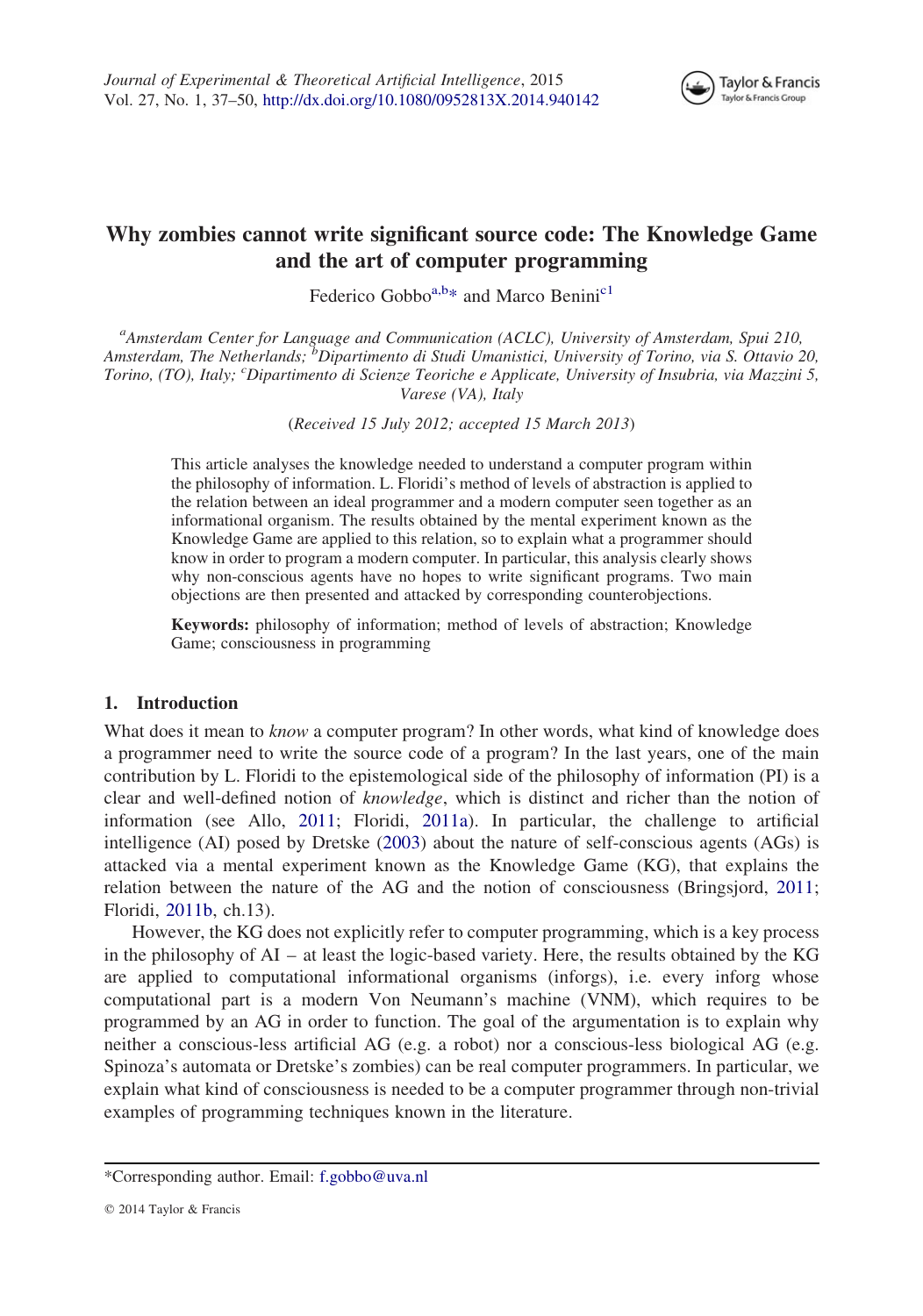The plan of this article follows the structure of the argument. In Section 2, definitions are provided as the necessary tools used during the argumentation. At first, it is shown what an intertwining of VNM-based machines, which defines the interpretation of modern computers, and in particular why the adjective 'modern' is important. Then, we explain how the method of levels of abstraction (LoAs) is used within a computational inforgs. Finally, the correct place of consciousness within the computational inforgs is given, after some consideration of the KG after Dretske's question.

Section 3 applies the method of LoAs to the process that shapes the computational inforgs, namely the act of programming. How the strata of a computer program – from the source code to machine code – should be represented in terms of LoAs? What kind of information do they carry?

Section 4 shows the key argument: how the knowledge needed by the AG cannot be reduced to the features describing the computer program itself, but on the contrary a high degree of consciousness is required to write a significant computer program – the adjective 'significant' being crucial.

Section 5 introduces some well-known examples of non-standard, 'deviant' computer programming habits that are analysed in terms of LoAs within the computational inforgs. These examples are used to explain why only *humans* can be computer programmers since humans only are able to give non-predictable, creative solutions to computer programming problems, an unavoidable requirement in the light of Section 4.

Section 6 presents predictable objections to our argument and their respective counterobjections, while Section 7 concludes the article.

### 2. Definitions

Computational inforgs are instances of inforgs where the human part has  $-$  at least  $-$  a counterpart made by a VNM-based machinery, i.e. a standard, modern computer based on the original architecture by Von Neumann, which is the *de facto* standard implementation of the Universal Turing machine (Floridi, [1999,](#page-14-0) 44 –46). The method of LoAs can be used to describe this kind of artefacts.

It is important to identify three different, complementary types of levels describing an artefact (Floridi, [2011b](#page-14-0), ch. 3): the proper LoAs, the levels of organisation (LoOs) and the levels of explanations (LoEs). LoOs can be constructively defined as the observable knowledge about the artefact – e.g. the software source code – while the *correspondent* LoAs are in the mind of the human counterpart of the inforg – e.g. the software specification. Finally, LoEs are the pragmatically motivated epistemologies of LoAs, and their motivation relies in the correspondent LoA (Floridi, [2011b,](#page-14-0) 69).

The history of modern computers – roughly, from ENIAC in 1945 (Ceruzzi, [2003\)](#page-13-0) – shows an increasing number of LoAs while the corresponding LoOs become more complex. Gobbo and Benini ([2013\)](#page-14-0) discuss how the architecture of modern computers can be described as intertwining VNMs, where the increasing number of LoOs is motivated by the externalisation of LoAs to allow the coherent hiding of LoOs' information to the human part of the inforg. For example, an operating system is an LoO that hides the information previously input by human operators by hand. This process of externalisation – from LoAs to LoOs – is central in the development of modern computing. In fact, it allows the ability to conceive a computer as an abstract entity performing complex tasks, instead of just a complicated electronic equipment – ultimately, justifying why computers are useful.

As a side effect, new epistemologies (i.e. LoEs) could rise exactly because of externalisation of LoAs in LoOs. For example, it is hard to conceive the end-user's LoE without the LoA of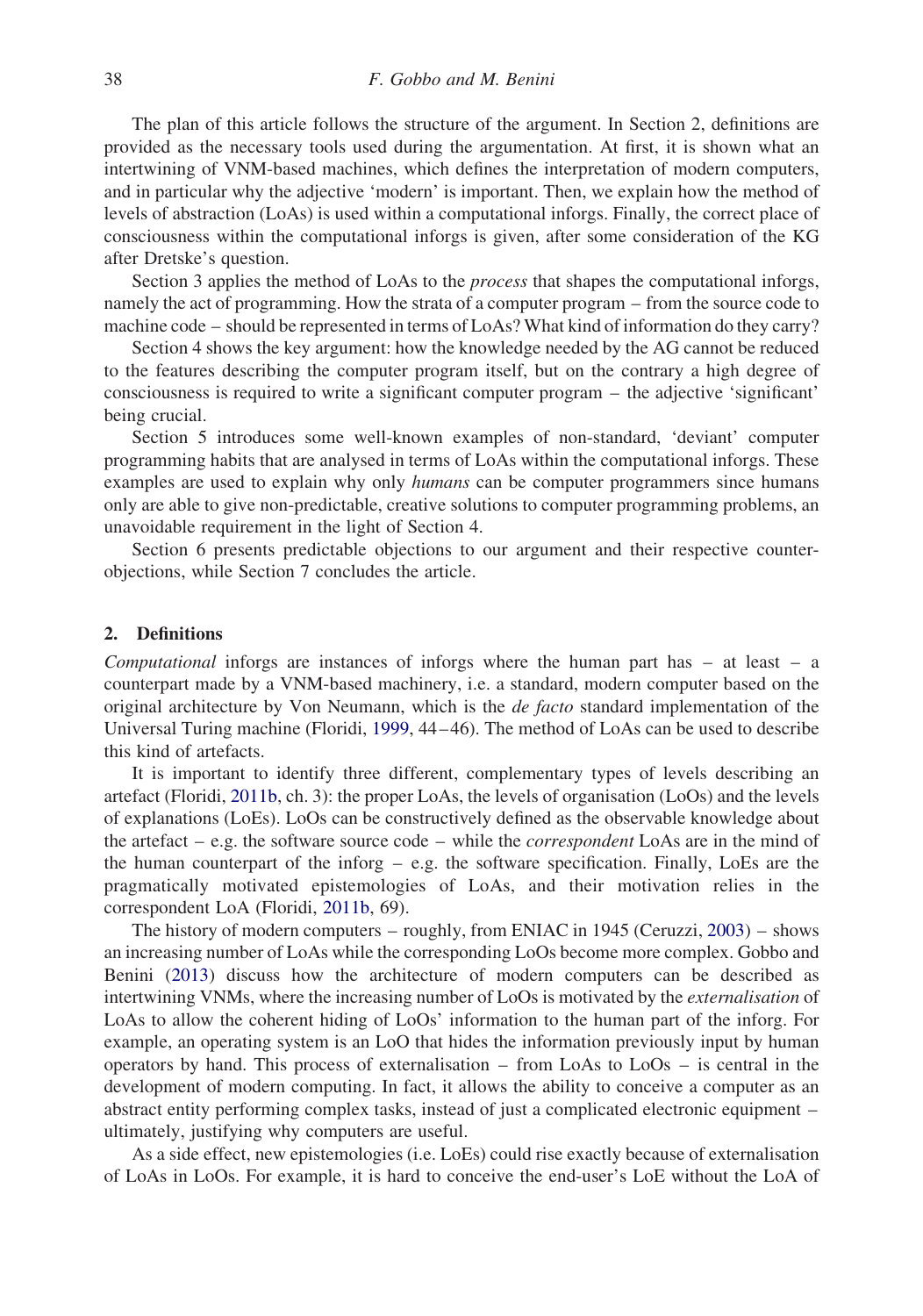<span id="page-3-0"></span>software applications supported by the graphic interface known as the desktop metaphor found at Xerox Palo Alto Research Center in the 1970s (Ceruzzi, [2003,](#page-13-0) 257 –263): for instance, the elementary action 'clicking a button' requires a sophisticated support from the graphical libraries and from the computer hardware – a support provided by the LoA's implementation in a number of LoOs; at the same time, the graphical aspect of a button invites to click it, referring to a metaphorical analogy well known to the users – which is part of the LoE of the graphical interface. Analogously, it is hard to conceive the computer programmer's LoE without (a) the externalisation of the process of compiling into a new LoA, i.e. the compilers, conceived by Böhm and Jacopini [\(1966](#page-13-0)) and (b) the externalisation of operators into operating systems – from Multics and especially Unix (Donovan, [1974\)](#page-13-0).

It is important to notice that the LoEs are *always in the human part* of the computational inforgs. This fact is explained by the levels of consciousness needed to conceive 'different epistemic approaches and goals' (Floridi, [2011b,](#page-14-0) 69), applying the results of the KG.

In the original formulation by Floridi [\(2011b](#page-14-0)), the KG is a mental experiment which involves three kinds of populations that may be logically extended to four  $-$  see Table 1. The populations are classified by two Boolean variables: their nature (biological vs. non-biological) and their level of consciousness (present vs. absent).

The two populations at the extreme  $-$  i.e. human beings and strong AI AGs  $-$  are easily explained: human beings are members of the species *Homo sapiens*, they are naturally biological and show a considerable level of consciousness. As put by Dretske [\(2003\)](#page-14-0), the point is not whether we are conscious – this can be given as granted; the point is *how* we are conscious. In fact, there is nothing in what we perceive through our senses that tells us we are conscious, but rather consciousness is revealed by the awareness of things we perceive  $-$  e.g. in the case of sight, some examples are points of view, perspectives, boundaries and horizons. The other extreme, i.e. strong AI AGs, is here only for logical completeness: there is no foreseeable realisation of conscious, non-biological AGs: 'the best artifacts that artificial intelligence (AI) will be capable of engineering will be, at most, zombies' (Floridi, [2011a,](#page-14-0) 3992).

On the contrary, the two populations in the middle – robots and zombies – need more clarification. The population of robots (and artificial AGs) is currently composed by engineered artefacts, where at least a programmed, VNM-based computer is always present as a control device. They can show *'interactive, autonomous* and *adaptable* behaviour' (Floridi, [2011b,](#page-14-0) 291) – and, sometimes, even adaptive behaviour, meaning that the machine tracks its interaction with the human being using it, and adapts its behaviour according to the internal model it builds up of the user, see Acquaviva, Benini, and Trombetta ([2005\)](#page-13-0) for a more technical view, whereas Dretske's ([2003\)](#page-14-0) zombies are biologically identical to human beings, except for consciousness. The main difference between robots and zombies, apart from being biological, is the ability to do counter-factual reflection. They are the ideally perfect behaviourists: every action is performed in the same way as humans, only without any awareness – without consciousness. A multi-AG system made by zombies may even pass the final KG-test (Floridi, [2011b](#page-14-0), ch. 13).

| Name of the population             | Nature                       | Level of consciousness     |
|------------------------------------|------------------------------|----------------------------|
| Human beings                       | <b>Biological</b>            | Conscious                  |
| Robots and artificial AGs          | Non-biological               | Non-conscious              |
| Dretske's zombies<br>Strong AI AGs | Biological<br>Non-biological | Non-conscious<br>Conscious |

Table 1. Possible populations of the KG.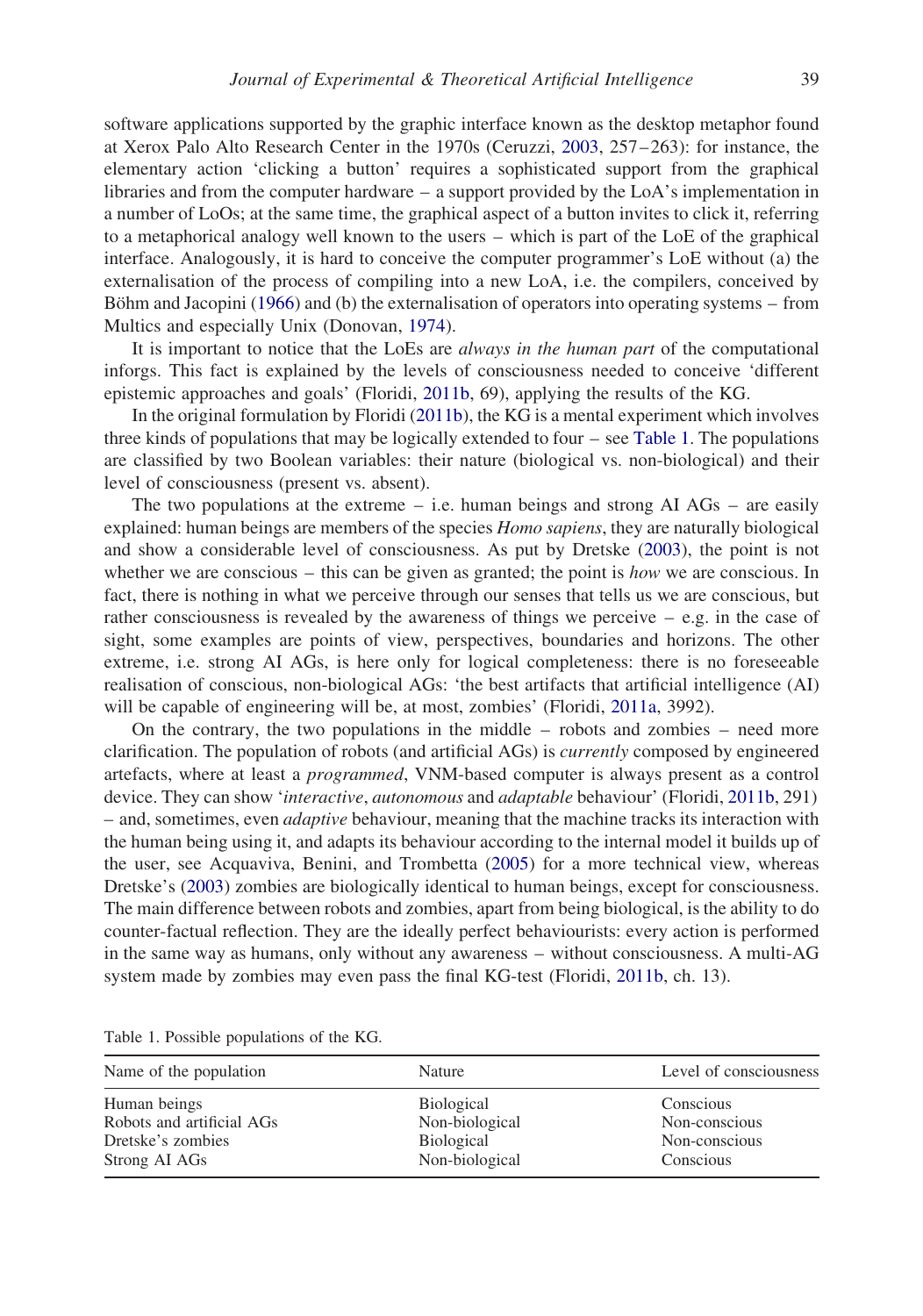<span id="page-4-0"></span>Bringsjord [\(2011](#page-13-0)) rightly stresses that the key point in the KG relies in the notion of consciousness, which should be refined. Following the 'standard terminological furniture of modern philosophy of mind' (Bringsjord, [2011](#page-13-0), 1363), in particular, Block ([1995\)](#page-13-0) distinguishes three levels of consciousness: access-consciousness (abbreviated as a-consciousness, which is equivalent to 'environmental consciousness', in Floridi's terminology); *phenomenal* consciousness (abbreviated as p-consciousness) and finally self-consciousness (abbreviated as s-consciousness). Table 2 shows that the only level of consciousness shared by all populations  $('1',$  means presence; '0', absence; '?', unknown) is *a*-consciousness, i.e. the capability to represent a state and adapt the behaviour according to the inputs from the external world.

By contrast, p-conscious properties can be described as experiential (Bringsjord, [2011](#page-13-0)) or having the experience of 'what it is like to be' an AG in that state, while s-conscious properties additionally require introspective awareness (Floridi, [2011b,](#page-14-0) 292). It is worth noticing that p-consciousness is inferred from s-consciousness in the final move of the KG: there is a logical priority of s-consciousness over p-consciousness (Floridi, [2011b](#page-14-0), 314). Both are internally oriented.

All terminological tools are now ready for the argumentation. In sum, we will deal with computational inforgs, programmability being the crucial feature – after all, that's why Turing called his machine 'Universal'. The explanation of computer programming in terms of the method of LoAs requires the distinction between: (a) proper LoAs; (b) LoOs being their de re counterparts and (c) LoEs being the collection of epistemological reasons behind. We have seen that the structure of the computational inforgs is shaped by the LoAs, which tend to be externalised into new LoOs implementing a process of information hiding, with the important consequence that new LoEs can emerge. However, the KG gives us the populations of AGs – logically four, pragmatically three – that can be part of computational inforgs, and a tripartite view of the notion of consciousness, where the internally oriented p-consciousness and s-consciousness are available only to human beings (Bringsjord, [2011](#page-13-0); Floridi, [2011a](#page-14-0)), as far as we know.

#### 3. What is a computer program?

As soon as compilers have become available (Ceruzzi, [2003](#page-13-0), 201 – 203), the corresponding LoA allowed the creation of new programming languages – from here, simply 'languages'. In the sequel, we take into account only computational inforgs with compilers (or interpreters, but this variant is not influential for our line of reasoning). The programmer writes his algorithms in the form of source code, a piece of text which is then translated into a format which can be directly executed by the machine. This process hides information about the internal representation of data and its detailed manipulation, simplifying the programmer's task.

The usual expression high-level languages refer to the fact that a series of LoAs, which configure themselves as a *gradient of abstraction* (GoA) in the method of LoAs. In fact, each level is available to the programmer, being discrete and deputed to provide an abstract description (set) of manipulation tools for a coherent class of features. At the lowest level, the LoO is the hardware, with CPUs, buses, wires, etc. The logical interpretation of electric signals in terms of zeros and

| Population    | <i>a</i> -Conscious | $p$ -Conscious | s-Conscious |
|---------------|---------------------|----------------|-------------|
| Humans        |                     |                |             |
| Robots        |                     |                |             |
| Zombies       |                     |                |             |
| Strong AI AGs |                     |                |             |

Table 2. Populations and their level of consciousness.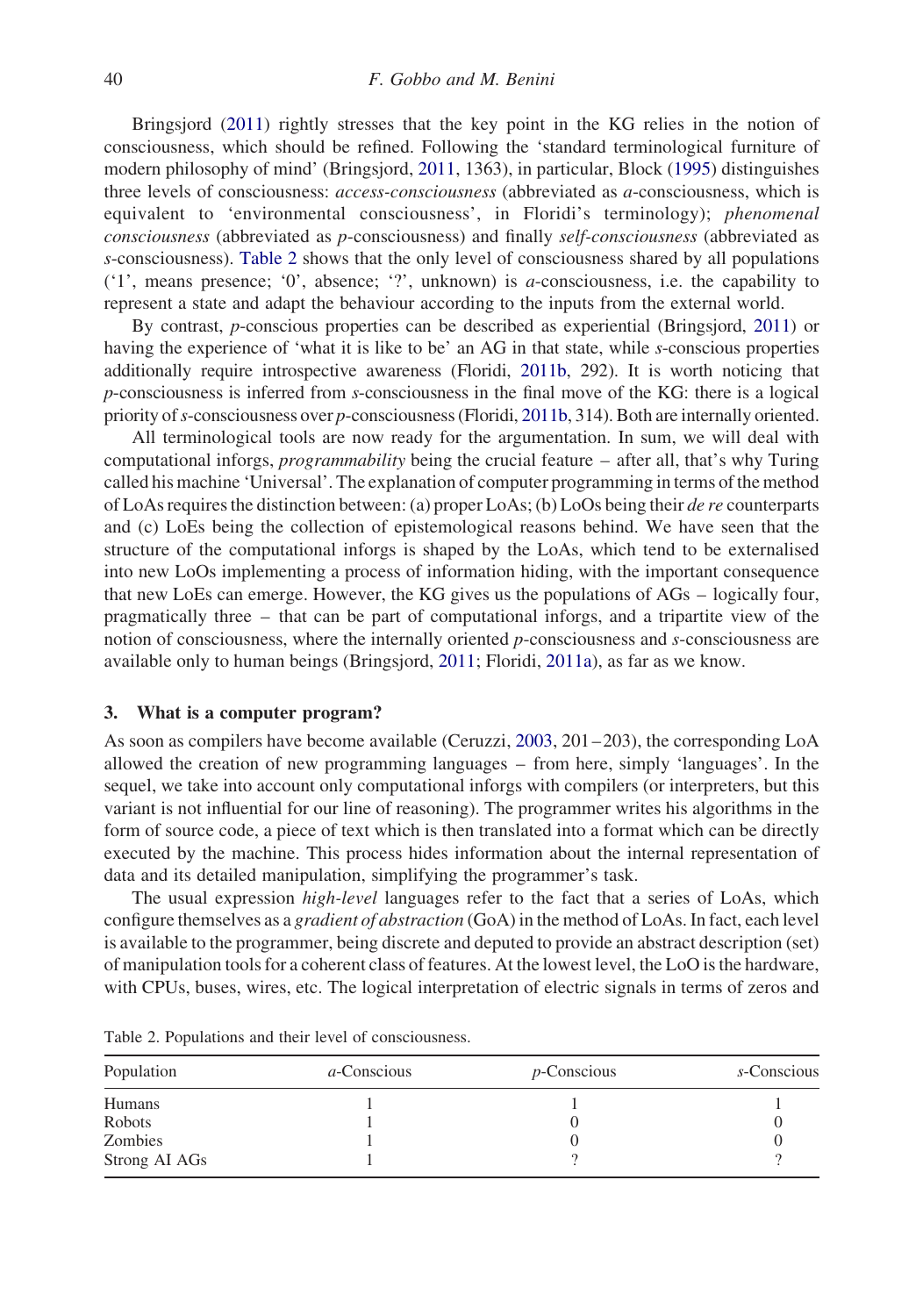ones – a major result by Shannon  $(1940)$  $(1940)$  – is the first LoA of the GoA of computers programs;

then, a stratified set of LoAs is provided, each one implemented by a suitable LoO, forming the socalled operating system; in modern computers, further LoAs are present, to cope with the graphical user interface, the networked services, etc. These LoAs are usually implemented as system libraries and services, which are the corresponding LoOs. Beyond the highest LoA, there is the pragmatic reason of creating a definite programming language:

Just as high-level languages are more abstract than assembly language, some high-level languages are more abstract than others. For example, C is quite low-level, almost a portable assembly language, whereas Lisp is very high-level.

If high-level languages are better to program in than assembly language, then you might expect that the higher-level the language, the better. Ordinarily, yes, but not always. [ ...] If you need code to be super fast, it's better to stay close to the machine. Most operating systems are written in C, and it is not a coincidence. (Graham, [2004,](#page-14-0) 150– 151)

There is always a trade-off between usability (for programmers) and efficiency (for machines) in the design of a new programming language. In fact, the farther the language is from the LoOs close to the physical machine, the higher is the quantity of LoOs that are used to realise the language constructions. In this sense, the C language is very close to the machine, and it comes equipped with a minimal set of standard libraries; however, a language as Java is very far from the machine, and it comes with abundance of packages to interact with almost any conceivable system service, from web applications to databases. The choice of the exact point where to collocate the language is a main part of the LoE conceived by the language programmer(s).

The result of a process of programming is the program, written into the appropriate language – 'appropriate' in the sense of the LoE of the language. This result is a text that can be compiled and run into the computer system. As reported by Eden [\(2011](#page-14-0)), an ontological dispute about the ultimate nature of computer programs raised in the late 1990s, as they have a dualistic nature: the program-script represents the static, a-temporal entity written in the language, while the program-process is the dynamic, temporal entity which is put into the machine via the compiler, as illustrated earlier.

Eden and Turner [\(2011](#page-14-0)) provide a top-level ontology of programs, where metaprograms are the collection of the highest level abstractions, as algorithms, abstract automata (in particular, Turing's formalisms) and software design specification, including informal descriptions. However, metaprograms are not defined in that ontology (Eden & Turner, [2011,](#page-14-0) section 2.4). In the terms of the method of LoAs, followed here, metaprograms should be defined more precisely: if the specifications are described through some programming formalism, they are a proper LoA part of the GoA and a bridge to programs. On the contrary, if metaprograms are informal specifications such as 'program x translates French into English' (Eden, [2011](#page-14-0), table 4) they do not belong to the GoA but rather to the pragmatic reasons, i.e. the rationale behind the program. In other words, they are part of the LoE. In the following, the term 'metaprogramming' will be used in the restricted sense, i.e. where it is part of the GoA.

### 4. The knowledge of computer programs

Traditionally, programs are thought of as formal description of a coordinated set of algorithms in a specific language, in order to solve a well-defined problem. The analysis made so far give a more complex and richer picture: the first result of the programming act is an LoO (the running program) which corresponds to an LoA (the program's features deputed to solve the problem); apart, there is an LoE which defines the purpose of the running object (the problem and its solution), which is the ultimate reason to write programs.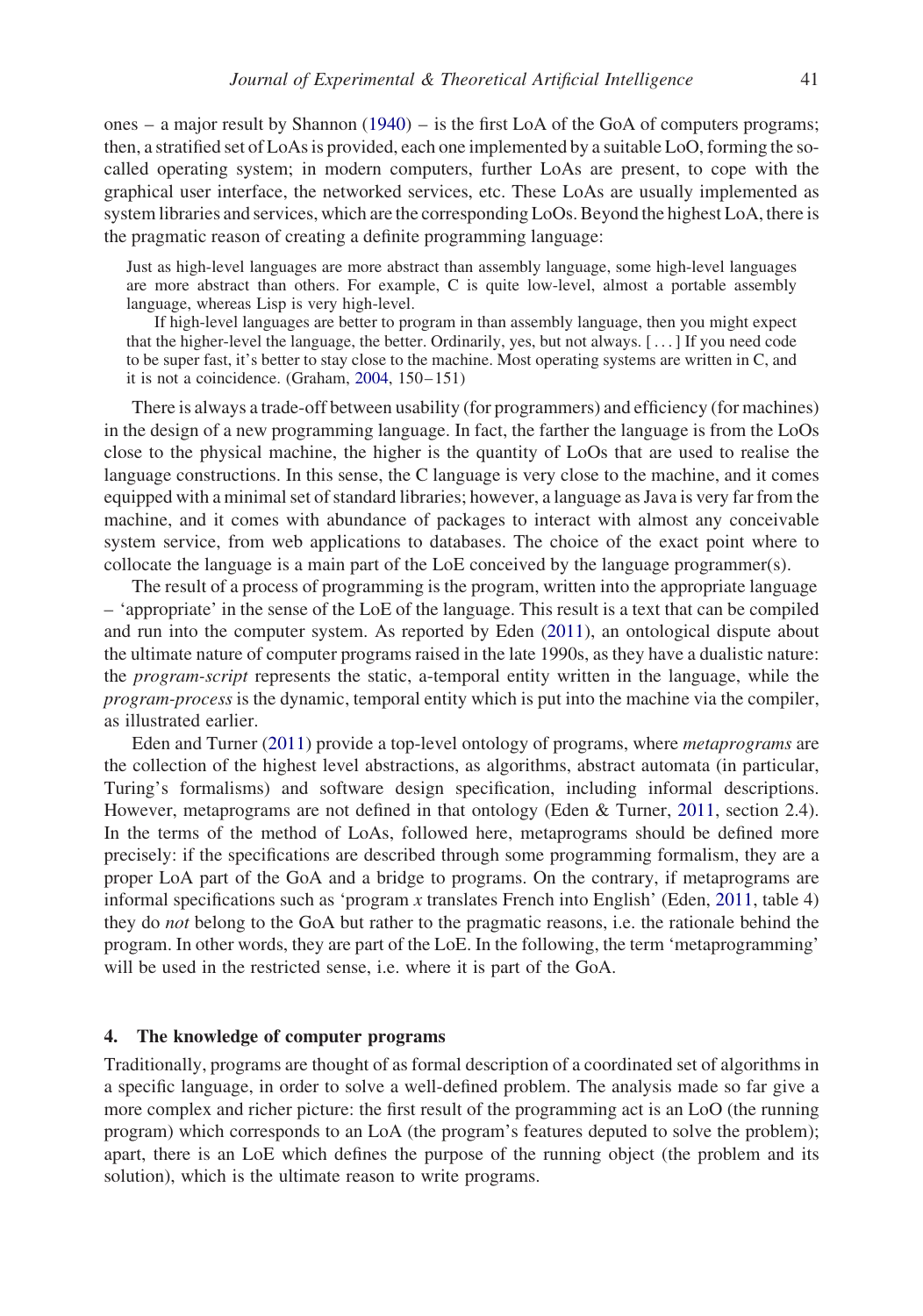Let us assume that the programmer and the end-user of a program are different persons, with different abilities and ways to put into relations with the computer machinery. This assumption is quite commonsensical – at least since the advent of PCs in the 1980s (Ceruzzi, [2003,](#page-13-0) ch. 8).

The analysis just given is suitable for the end-user of the program, since it gives the physical object (LoO), the way to operate it (LoA) and the reason to use it (LoE), as a link between the user intention and the purpose of each part of the program as perceived by the user. In this sense, the knowledge about a program is the ability to perform a conscious interpretation of the purposes of each part of the program to obtain a result which satisfies the user's intention.

To some extent, the described picture applies also to the programmer: he or she operates on an abstract machine, given by the language and the system services, which constitutes the LoA; this abstract machine is implemented via the compiler, the operating system, the system applications and libraries, which constitute the LoO; finally, the programmer has a mental model of the various parts of the abstract machine, as the knowledge about the language and the various functions of the system, in the sense that he knows how to use them to implement algorithms, i.e. to express algorithms in the language so that they can compute the desired results, eventually interacting with the system services.

However, there is another point of view about the programmer that is quite distant and interesting for our purposes. In fact, the programmer has to write a piece of source code – program-script, in Eden ([2011\)](#page-14-0) – meeting some given specification, usually subject to a number of constraints. For example, he or she has to calculate the income tax to pay, given the balance of a firm in the form of a spreadsheet table with a fixed structure; the specification defines what the program is expected to do – and not to do, see the distinction between liveness and safety properties, introduced by Lamport [\(1977](#page-14-0)) – while the constraints declare some technical aspects which must be met, such as interacting with a specific spreadsheet. In the terms of the method of LoAs, the programmer has to conceive an LoA to solve the problem whose specification is (part of) the LoE, and the work should be completed producing an LoO, the running program, which realises the LoA. Moreover, the two LoEs are intertwined: the user's LoE roughly corresponds to the content of the end-user documentation of the program, while the programmer's LoA corresponds to the technical documentation of the program.

Therefore, the programmer's task is to build another LoA over the abstract machine he or she uses, to meet a goal corresponding to the LoE of the not-yet-existing LoA. To accomplish this task, a programmer has to understand the specification, devise a formal model of the world the specification lives in, design the algorithms operating in this hypothetical world to meet the specification, and, finally, code the algorithms in the language to obtain a source code program which can be successfully compiled and executed. Then, the final product, i.e. the compiled program, has to be checked against the specification to verify its correctness, that is, that it is really the LoO corresponding to the designed LoA, eventually going again through the whole process to solve the mistakes. The complete and detailed analysis of the whole process is beyond the scope of this article, and the reader is referred to a good textbook on software engineering, e.g. Peters and Pedrycz [\(2000](#page-14-0)).

The first step in the above-mentioned process is to understand the specification: if the specification is clear and well defined, the knowledge needed by the programmer would be the ability to read it and correctly interpret it. In principle, this ability can be performed by an artificial AG – in the sense explained in Table  $2$  – only *a*-consciousness is needed. In fact, there is an entire branch of theoretical computer science devoted to study the formal synthesis of programs (see, e.g. Benini, [1999](#page-13-0)), which deals exactly with the knowledge needed to write a program meeting a formal specification, which has no ambiguity with respect to a prefixed reference model. In principle, a formal specification in a suitable mathematical theory is enough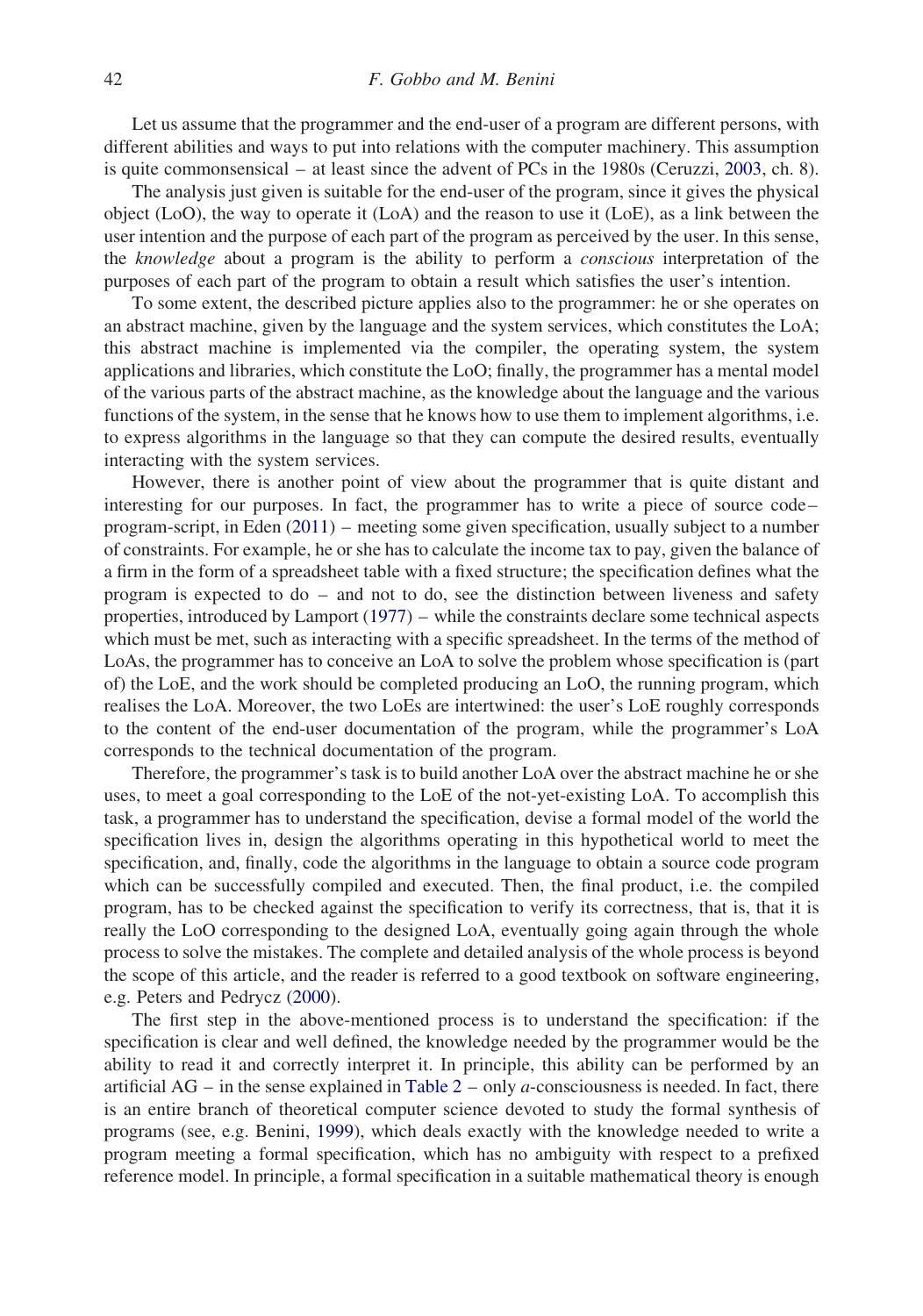to write a program satisfying it: the requirement is that the theory should be powerful enough to convey in the program specification enough computational content to enable the mechanical extraction of a program that satisfies the specification. Unfortunately, the so-derived program is rarely 'good' with respect to the context: in most cases, even a poor human programmer is able to write a more efficient program code. Reality of life is that few specifications are formal, or even close to being formalised, making the initial step in the programming process far from trivial. This point is very important, so let us delve into it for a moment.

Even apparently formal specifications are not enough to determine a program meeting them: for example, it is easy to write a logical formula in the theory of orderings to express the fact that an array is sorted, making the specification 'given an array, sort it!' a perfectly clear statement. Nevertheless, this kind of specification is still part of the LoE, as it is too vague to be part of an LoA. In other words, that specification is not precise enough to provide an essentially unique solution to the problem. In fact, an entire book in the monumental work by Knuth ([1998a](#page-14-0)) is dedicated to sorting algorithms. Consider the fact that different algorithms have different computational complexities, e.g. *insert sort* is  $O(n^2)$  in time, while *heap sort* is  $O(n \log n)$ , with *n* the size of the array. But this by far not the only property to be considered. Interestingly, sorting algorithms which are more inefficient may perform far better if the arrays to sort belong to a restricted class, e.g. *insert sort* on quasi-sorted arrays operates on an average time of  $O(n)$ ; the same algorithm can be coded in greatly different ways, e.g. recursive versus iterative *quick sort*. The abstract machine the programmer uses makes the choice even harder, as some operations may be significantly slower than others: for example, 2-way heap sort may be quite inefficient on a large array in a virtual memory system, while *n*-way heap sort with  $n > 2$  acts more 'locally', reducing memory swaps, thus being faster, even if this is not clear from a pure algorithmic analysis – most of these rather technical analyses can be found in Knuth ([1998c](#page-14-0)) and in Peterson and Silberschatz ([1985\)](#page-14-0).

The point we want to make here is that, even in the case of a formal specification, a variety of choices is available to the programmer, due to the context where the program has to operate. The context is made of the programmer's abstract machine and the whole problem behind the specification. These aspects of the world's problem that are not explicit, and therefore they are part of the programmer's LoE. In the program-script, this is exactly what distinguishes a generated source code from a *significant* source code. In fact, a 'good' programmer is able to imagine the program in the context when it will be used, a clear instance of p-consciousness. A possible objection would be to overcome the knowledge of the p-consciousness by putting more and more information in the specification statement, to formally encode the whole set of constraints the programmer derives from his knowledge of the world where the program in supposed to operate in. As it is easy to understand, a formal specification which contains so much information may exceed by far the size and complexity of the final program implementing it – a phenomenon wellstudied for mission-critical systems, such as aircraft control software, as reported in Mackenzie ([2001\)](#page-14-0) – while the final program-script becomes an unsolvable mystery in terms of maintenance.

As we have seen, specifications are not exhaustive in the sense that they are not strict enough to determine a unique piece of program-script source code as their solution. But there is another fact to be considered. Usually, specifications are not precise but rather an approximation of the required solution, since the problem itself is well understood or stated neither by end-users nor by programmers until the program-script is actually realised. For example, it is common practice to write web applications by refinement, validating an intermediate release with end-users: what is perceived as unsatisfactory or wrong is corrected in the next release and the features which are absent in the current version but required, even if not in the very beginning of the development process, are eventually introduced. This refinement process is unavoidable, as the requirements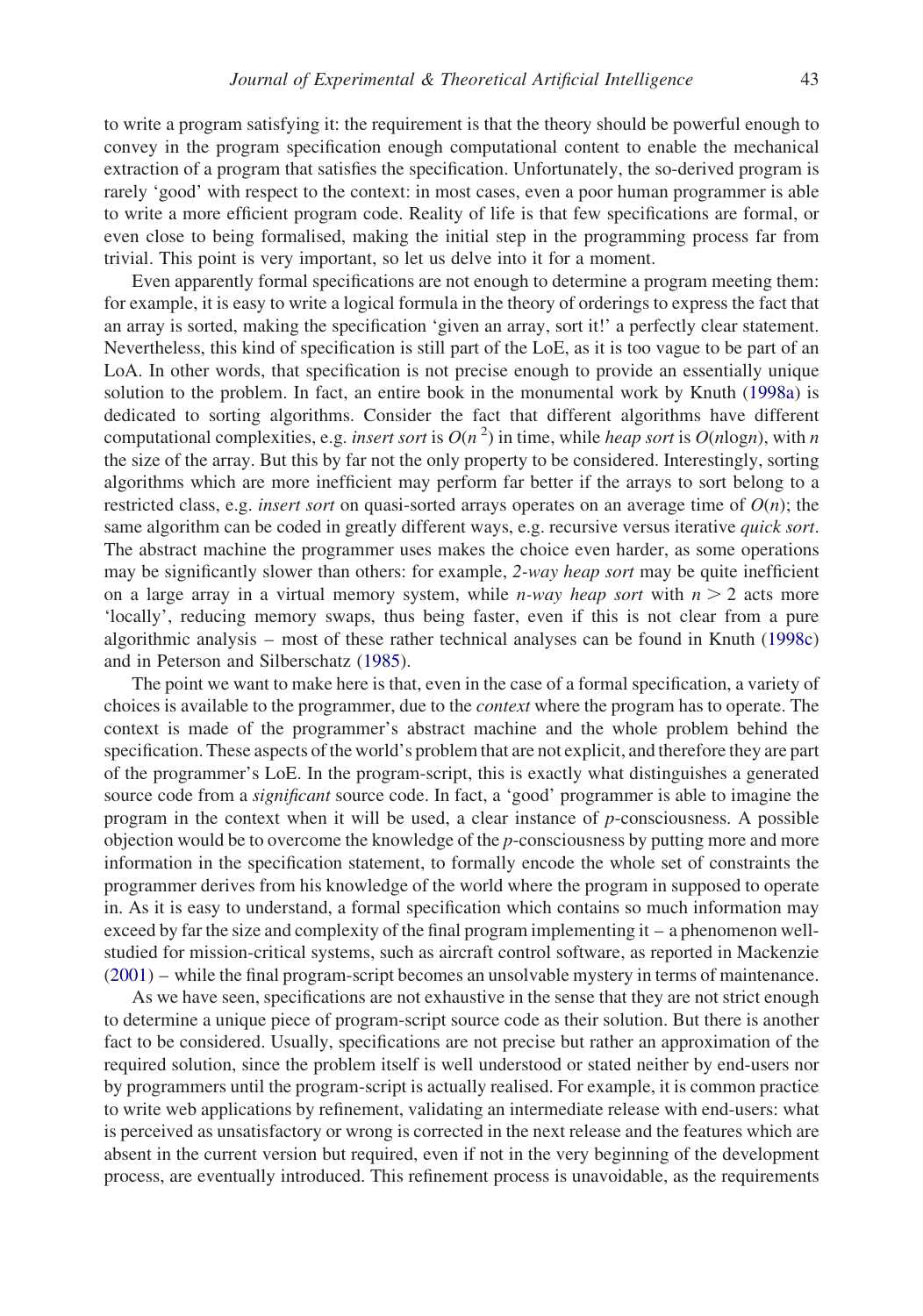are not really known in advance, and it is part of the life cycle of every software system, identified in literature as the maintenance phase (Peters & Pedrycz, [2000\)](#page-14-0). This phenomenon proves beyond any doubt that knowledge and information are distinct, non-equivalent concepts, supporting once more Floridi's approach to PI.

Moreover, a third fact should be considered now. A good programmer writes the source code of program anticipating maintenance, which is the pragmatic counterpart of the refinement process just stated – the program-script is changed along the requests that emerge, while releases can be seen as milestones in its evolution. All criteria behind maintenance are part of the programmer's LoE, among the others: clear technical documentation, an intuitive choice for the source code architecture, a clean organisation of code and data structures, adherence to style rules are some of the strategies to make easier to modify an existing source code program. A somewhat extreme example is given by 'interfaces' in object-oriented programming (Gosling, Joy, Steele, Bracha, & Buckley, [2012](#page-14-0)): from the functional point of view, these pieces of code have no state and they do not provide any additional functions to existing packages and classes; instead, they provide a uniform access to a series of classes, which are distinct also in their structure, but, to some extent, identifiable under a common syntactical pattern, which is exactly what the interface codes. There is no reason to use interfaces in object-oriented programming, except to organise a complex set of classes as a clean structure, with a uniform access schema – an action which makes sense only to support maintenance.

From a philosophical point of view, the efforts a programmer makes to anticipate maintenance reveal that the programmer is s-conscious. In fact, a human programmer wants to minimise the future work caused by maintenance, which is an implicit goal of programming, internal to the programmer. Moreover, maintenance is not only unpredictable – the programmer does not know in advance how the current specification will be modified – but also *open-ended* – the programmer knows that the life of his or her code can be very long, without a predictable bound. The strategies to facilitate maintenance are directed by the principle: 'when you write a piece of code, always imagine that you will be asked to modify it exactly an instant after you completely forget how it works!' (folklore says that all programmers receive such an advice in their early life). Accomplishing this principle requires s-consciousness by definition.

Let us recall the main arguments behind the knowledge of programs. First, we cannot avoid to consider end-user's and programmer's LoEs, which are inherently different. Second, it is not possible to reduce the knowledge of the program in the LoE in terms of formal specifications, because not only its complexity would grow tremendously. Third, the program's LoE is made by the intertwinement of the end-user's and the programmer's, which is a complex process made of refinement, and ultimately determines the program-script in terms of subsequent releases. An important part of the programmer's LoE is to anticipate maintenance, which requires sconsciousness.

### 5. Computer programmers as artists

Much of the philosophical problems analysed in this article come from the fact that programs are perceived as technological objects. This is certainly true, but limiting our vision of programming as a technological activity denies some aspects which are vital to software development and to the advancement of computer science as a whole. In the following, we want to discuss some of these aspects, through a series of examples, as they provide other reasons why zombies cannot be programmers.

When a program is designed, the starting point is to define a problem to solve –as we have already discussed, the problem statement may be informal and underspecified – that is, there is a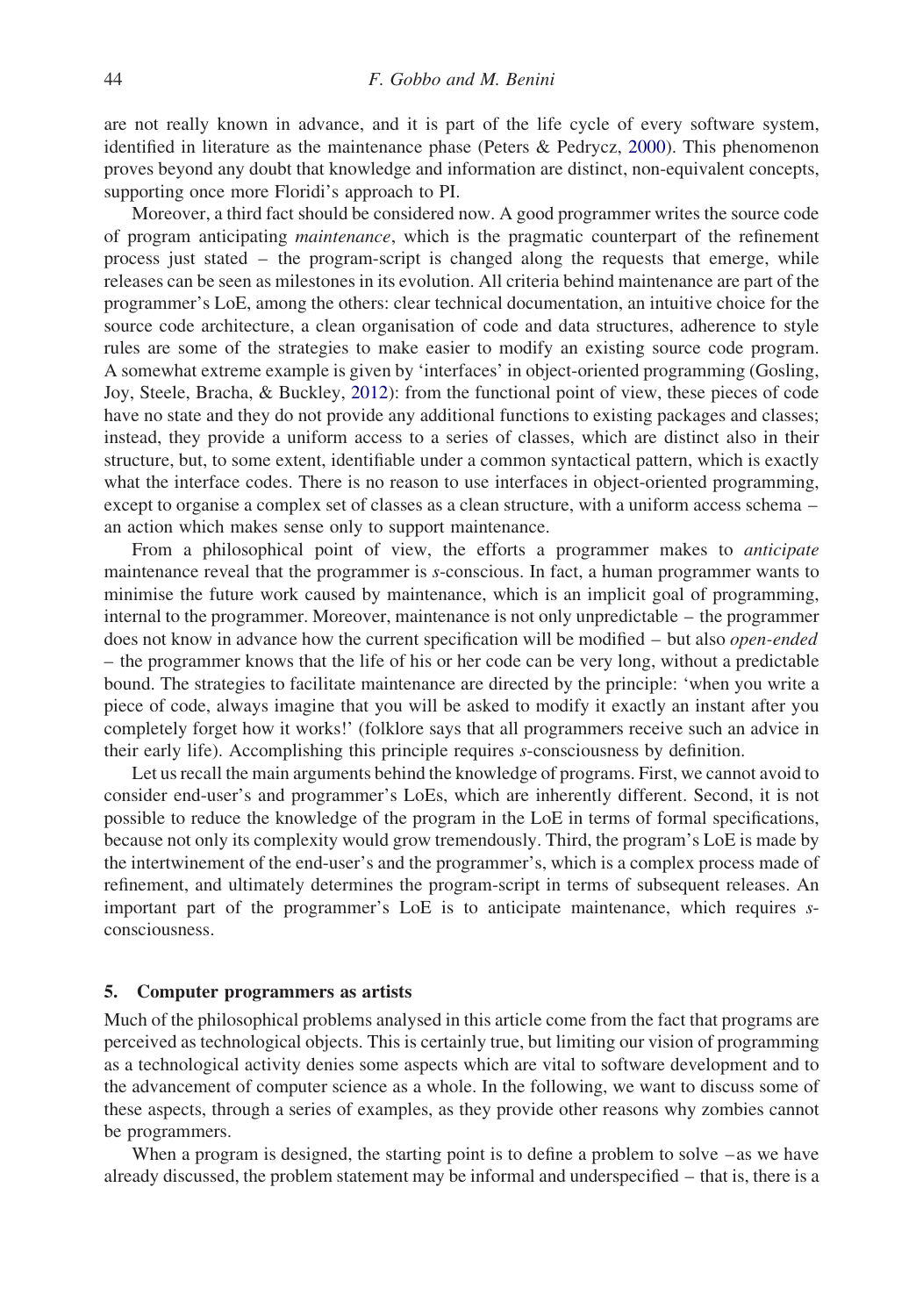specific behaviour the program must exhibit to satisfy an intended usage. For example, a web mail system, such as Gmail<sup> $m$ </sup> (Google Inc.), is supposed to provide email access to users even when they do not use their own computers. The service saves emails somewhere, so that they are readable from any web-enabled device after authentication; also, emails can be sent from everywhere using the same service. The intended use of Gmail<sup> $m$ </sup> is to communicate via a standardised electronic substitute of the traditional mail system.

But users have found deviant and creative ways of using Gmail<sup> $\mathbb{R}$ </sup>. We illustrate two of them, based on our first-hand experience. The first example is an example of creative use by end-users. Since the storage space of Gmail<sup> $n$ </sup> is very large, users use it to backup important documents: the user sends a message to himself with the document as an attachment; the direct effect is that he can read his own message and retrieve his document from any place where Gmail<sup>TM</sup> can be accessed. But there is also a side-effect: the message, and, thus, the document, is saved in Gmail<sup> $\pi$ </sup>'s storage. Since the Google system is robust, the storage is a safe place to keep the document, safer than a computer for personal use or an in-house server, as both may break or lose data with no possibility to recover as they constitute a single point of failure. The document is 'protected' by the redundant nature of Google network of servers, providing, for free, a reliable backup service which is more robust than any other a normal user can afford.

The second example pertains the LoE of system administrators – which by definition are not end-users. Only Google's system managers can access the mail service with administrative powers. For this reason, some system administrators developed automatic procedures to periodically send messages, summarising their system's logs, to a fixed Gmail<sup>[1](#page-13-0)M</sup> mailbox.<sup>1</sup> The purpose of those messages is to provide legal protection to the system managers and their institutions. In fact, as those messages cannot be modified by the institution and their personnel – potentially, they can be altered only by Google's system managers – they provide legal evidence of what happened to the institution's systems, an evidence that cannot be manipulated by an intruder, too – unless he is able to break the strong security system of Google. Therefore, in a court, those messages provide facts which cannot be disputed about the state of the system in time, because the exact time when they have been received by Gmail<sup> $n$ </sup> is recorded beyond any possibility of manipulation.

Evidently, these two examples of deviant use of a world-wide service have not been part of the specification of Gmail<sup>M</sup>. They reveal a creative understanding of the service, which is used beyond the intention it was designed for. In terms of the methods of LoAs, the users adopting these deviant examples, have added different LoEs to Gmail<sup>™</sup>, distinct from the one provided by the programmers of the system, even if still associated with the same LoO and LoA that constitute Gmail™.

Similar examples abound in programming practice. We now give an example to explain that the original, intended LoE externalised in the program-script can be used together with a deviant LoE at the same time. The example is an historical instance about the RTS instruction of the  $6502^{\text{m}}$  $6502^{\text{m}}$  $6502^{\text{m}}$  (Motorola Inc. trademark) microprocessor.<sup>2</sup> This microprocessor was very popular in the times of home computing – roughly,  $1977 - 1984$  $1977 - 1984$ , see for instance (Tomczyk,  $1984$ ) – as it was key hardware in the Apple II<sup>IM</sup> and of the Commodore  $64^{\text{TM}}$ . The microprocessor had an instruction set with a limited ability to reference memory; in particular, branches were absolute but not relative: it was possible to say 'go to the instruction at address 1000', or 'go to the instruction whose address is in the memory cell 1000', but there was no instruction to say 'go to the instruction which is four instructions ahead'. This limitation was a problem for programming: when the executable program is loaded into memory, it must have the 'right' addresses in the parameters of the jump instructions, thus it had to be loaded at a fixed address, known at compile time. Otherwise, the program must be 'relocated' before execution: every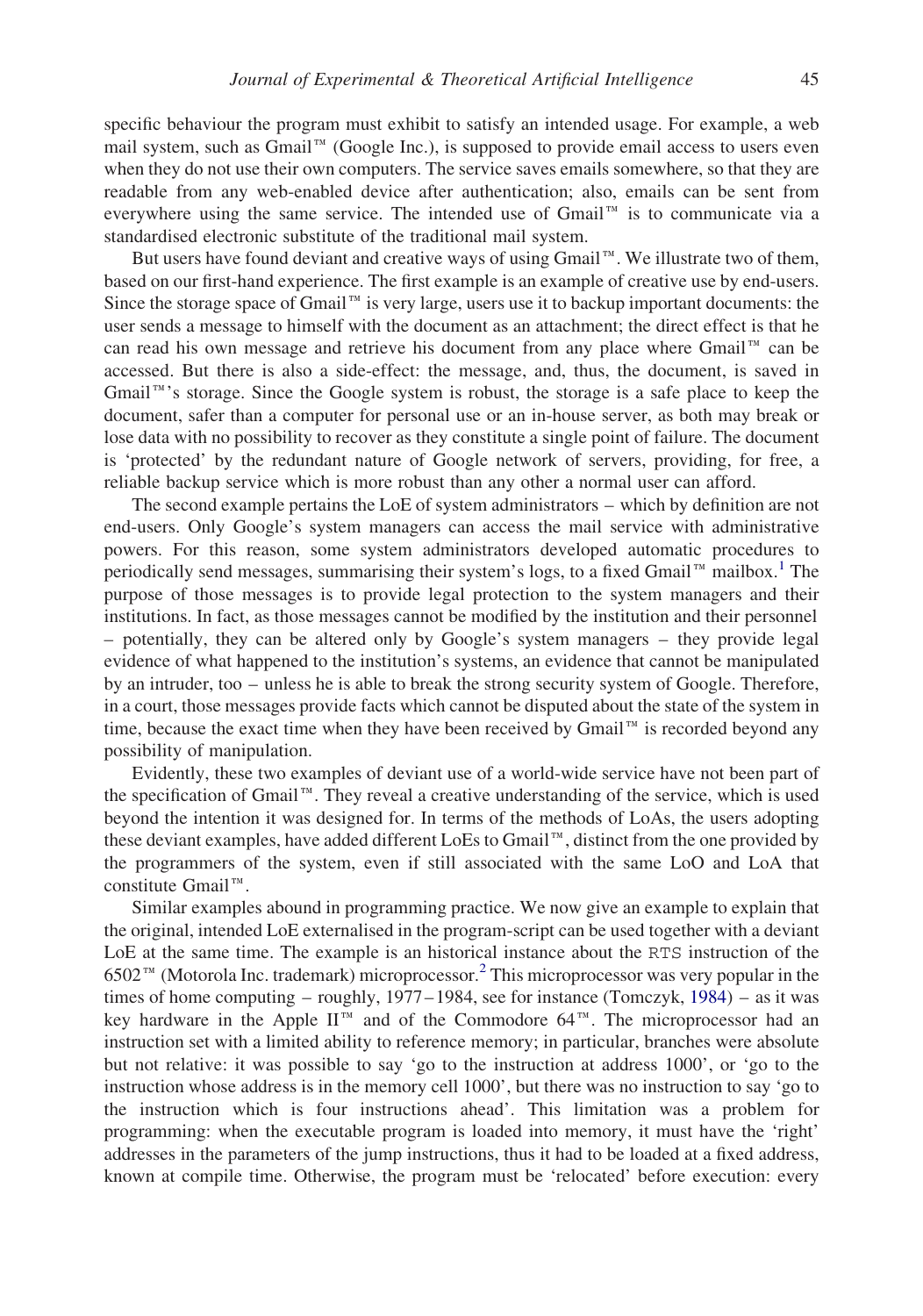jump instruction must be adapted by the difference between the loading address and the compiling address.

Since relocation was time-expensive on such a slow microprocessor and loading programs at a prefixed address was not always possible, programmers soon found ways to write code which was independent from the loading position. The idea is to use in a deviant way the pair of instructions RTS and JSR: the 6502<sup> $\text{m}$ </sup> microprocessor provides the JSR instruction ('jump to subroutine') that operates by putting the address of the instruction onto the system stack and then jumping to the address given as a parameter; the RTS ('return from subroutine') instruction reverses the action of JSR since it takes the address on the top of the stack and jumps to the instruction just after. The intended use of these pair of instructions is to implement 'subroutines', i.e. functions needed more than once in the program, that can be called from any point of the program itself.

However, since every computer has a resident part of the operating system in memory, programmers found a way to use these instructions and the resident system to write positionindependent programs. In particular, the resident system has a well-known address where there is an RTS instruction – for example, this was in the Apple II system documentation. It suffices to start the program with the following code: first, a JSR to the well-known RTS was performed, obtaining the side effect that one position over the top of the stack there was the address of the JSR instruction; second, that address was stored in a variable (memory cell with a known address) which acted as the base; finally, whenever a jump had to be performed, it was coded as an indirect jump to the instruction whose address was the base plus a displacement equal to the number of instructions separating the destination from the beginning of the program, i.e. the initial JSR.

We see that the RTS trick allows to overcome a design limit of the 6502<sup>TM</sup> architecture – in its instruction set, in particular – by a deviant use of a pair of instructions. The use is deviant because out of the intended meaning in the original design, even if correct with respect to the manipulation of the internal state of the microprocessor. In this case, the programmer uses two LoEs at the same time when writing the source code: the one provided by the microprocessor's manufacturer and a second LoE which substitutes the relative jumps with an indirect jumps from a displaced base address. Thus, the source code contains instructions, the jumps, which have to be read according to a different interpretation: they stand for relative branches, even if coded as indirect absolute jumps.

The main consequence of the RTS example is that rarely the source code of a program can be read literally: there are multiple levels of interpretations of its parts, corresponding to distinct LoEs. Only the composition of those LoEs allows to understand the program-script as an expression of the programmer's thought. An extremely interesting set of examples of this kind can be found in the beautiful book by Warren ([2003\)](#page-14-0), where programming techniques fully developing the power of computer arithmetic are described in depth. Those techniques reveal how far can be a program – as the formal description of a sequence of instructions in a language – from its source code, showing how multiple LoEs may interact in the production of an experienced programmer.

Let us consider another example, which shows how a deviant LoE became part of the standard LoE of the Internet for system administrators, as it concerns the Internet Control Message Protocol (ICMP) by Postel [\(1981](#page-14-0)). This network protocol, part of the standard Transmission Control Protocol/Internet Protocol (TCP/IP) suite, the reference implementation of the Internet architecture, is deputed to provide the services which are used to report errors and problems in the Internet protocol, and to provide basic services to check the correct behaviour of the network. The peculiar aspect of ICMP is that the protocol implementation relies on deviant uses of the IP protocol. For example, the traceroute service, which tests whether a given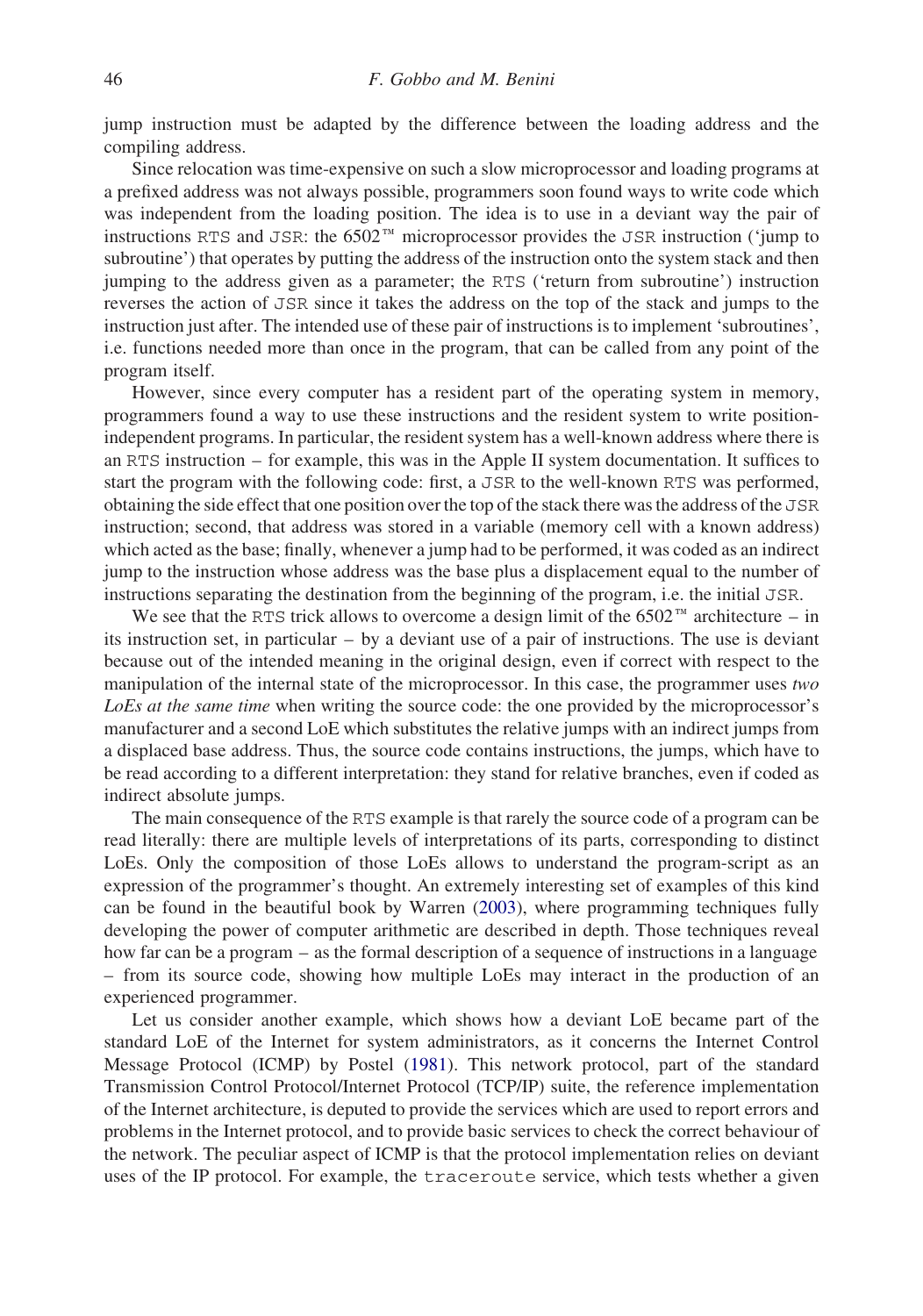host is reachable tracing the sequence of hosts in between, shows how to systematically misuse the standard mechanisms of IP networking. Specifically, the time to live (TTL) field in the IP packet is used to give a maximal life to an IP packet: whenever the packet is received by a network node, its TTL is decremented; if the TTL becomes zero, the packet is discarded and an error, in the form of an ICMP packet, is sent back to the source node. The rationale of this mechanism is to prevent a packet to circulate forever in a network when its final destination is unreachable; moreover, the error packet informs the source node that a packet has been lost. This mechanism allows some kind of recovery strategy, which is used  $-$  e.g. by  $TCP -$  to construct reliable channels over an unreliable network, and eventually being part of the standard LoE that underpins the Internet. Moreover, the traceroute service uses the mechanism differently: first, it sends to the destination an IP packet whose TTL is 1, thus generating an error at the first node it crosses; after receiving the corresponding error packet, which contains the address of the discarding node as its source, it generates another IP packet to the destination whose TTL is 2. Eventually, after enough IP packets are generated with increasing TTLs, a packet reaches the final destination. There, it gets discarded, as its TTL will be zero, and an ICMP error packet is sent to the source. When this error packet is received, the sequence of error packets contains the route from the source to the final destination, which is very important in the standard LoE of system administrators of networks.

At a first sight, all the illustrated examples appear as 'tricks'. But their systematic use reveals a deeper truth: they are part of the knowledge of a programmer, a knowledge that arises from alternative but coherent interpretations of the available LoOs and LoAs, i.e. alternative LoEs. In other terms, there is a creative step a programmer has to perform to understand and, then, to actuate these 'tricks': he or she must develop a new LoE, which is coherent with an existing LoA and  $LoO - a$  step comparable to the creation of an art work, which represent a fictitious reality but it is perfectly plausible. In the case of programming, plausibility of the LoE means that also the machine has to act coherently to the alternative explanation, so that the user may 'believe' to what he or she observes. The reader is invited to rethink to our examples in comparison with movies: a 'good' movie is not necessarily depicting some existing world, but, for the time of its projection, a viewer must think to the depicted world as 'real'. Similarly, although the alternative interpretations we illustrated are not the standard ones, they 'work', which is exactly the ultimate meaning of coherence with LoAs and LoOs.

Although the relation between art performances and programming can be carried further, and constitutes a fascinating topic to explore, our point is made: not only a programmer must be s-conscious, but he must also be creative on need. Thus, zombies and robots both lack the fundamental capabilities to be good programmers: at most, they can be coders, translating, in a more or less mechanical way, specifications into a flat text that can be correctly interpreted by a compiler. Hence, only humans are able to write significant programs, following the whole software development process, as strong AI AGs are non-existent for the moment, and probably forever. The required abilities for programmers are self-consciousness, to consider themselves as actors in the software development process and to derive specifications from their role, and creativity, to imagine and realise new explanations to existing abstract entities and features, so to solve problems by reinterpreting the available abstractions.

#### 6. Objections and counter-objections

Three objections can be envisaged: the first objection concerns meta-reasoning in programming, the second refers to language stratification, while the third objection addresses the problem of a federation of zombies-as-programmers.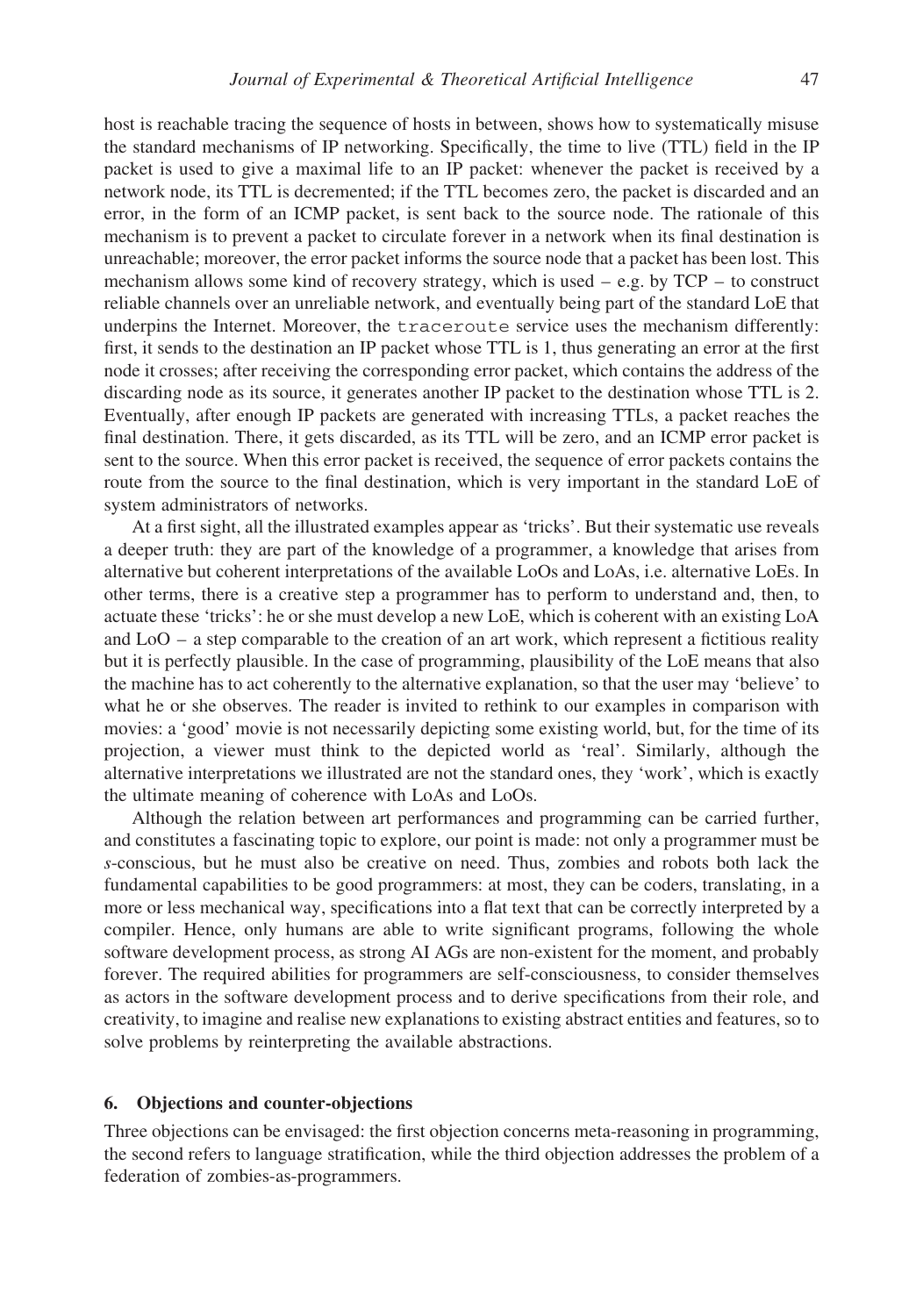The first objection can be described as machines that program themselves: there are many techniques of reflect, introspect, shift from the object-level reasoning to meta-reasoning and vice versa – for a survey, see Costantini [\(2002](#page-13-0)). A program that modifies its (or other's) programscript is doing programming; therefore, a robot or an artificial AG (in the sense previously defined, see [Table 1\)](#page-3-0) are programmers even if they lack some level of consciousness (see [Table 2](#page-4-0)). The objection is based on the implicit assumption: programming is the act of writing source code. As we have seen previously, programming should not be limited to the implementation of some formal specification, being a far more creative – even artistic – activity. In fact, whatever technique of reflection is used or can be found in the foreseeable future, there is no way to simulate the LoE behind the meta-programming process, which is informal and bound to p-consciousness and s-consciousness. Moreover, creating new and alternative LoEs is part of programming and this activity shows no signs of being mechanisable or able to be carried on by unaware entities.

The second objection can be posed as follows: there are no new LoEs in the programming process such as those illustrated in Section 5; the so-called alternative LoEs are, in fact, the explanations of new LoAs which abstract over the given LoAs – in concrete terms, in the illustrated examples, the user/programmer is not using the original program/language, but a new language which resides inside the old language, thus stratifying the original language/program into two interacting entities. The counter-objection is that every LoA must have a corresponding LoO, which is evidently shared by the whole stratification in the objection. For example, recalling the RTS trick, the same assembly language and the same microprocessor are used – no difference in the observables can be found between the single LoA/multiple LoEs – our interpretation – and the multiple LoAs – the objection's interpretation. Thus, even if we may think of an auto-relocatable source code as more abstract than the source code with fixed jumps, this abstraction is absent in the source code – it lies entirely in the programmer's mind, with no counterpart in the computational side of the inforg. Therefore, since it keeps the one-to-one correspondence between LoOs and LoAs, our explanation is more 'economic' than the counterobjection, as it does not force a reinterpretation of Floridi's model.

The third objection can be expressed as follows: if we concede that the KG 'promotes an intersubjective conception of agenthood' (Floridi, [2011a\)](#page-14-0), then a federation of zombies behaving as computer programmers could be effective. In other words, we can supersede the programmer by splitting the need of an LoE in an indefinite number of behaviourist programmers. Here, there are two important aspects of programming that should be considered in order to address this objection. First, even if it is true that real-world, complex program-scripts are rarely written by a single programmer, in principle there is no advantage in having many programmers instead of one only – beyond efficiency. In fact, the ultimate product of the act of programming is a sequential text: the merging process of the program-script pieces written by the many programmers is not trivial, and it can be performed efficiently only if there is at least a partial agreement between each programmer's LoE. Again, issues in refinement and maintainability are in charge: there is no way to externalise merging in pure terms of aconsciousness.

#### 7. Conclusion

This article, starting from the provocative title, analysed the act of programming in the Floridi's framework of PI, using the method of LoAs and the KG. We argue that programming is a highly complex activity, which involves consciousness and creativity, and it cannot be reduced to mere coding.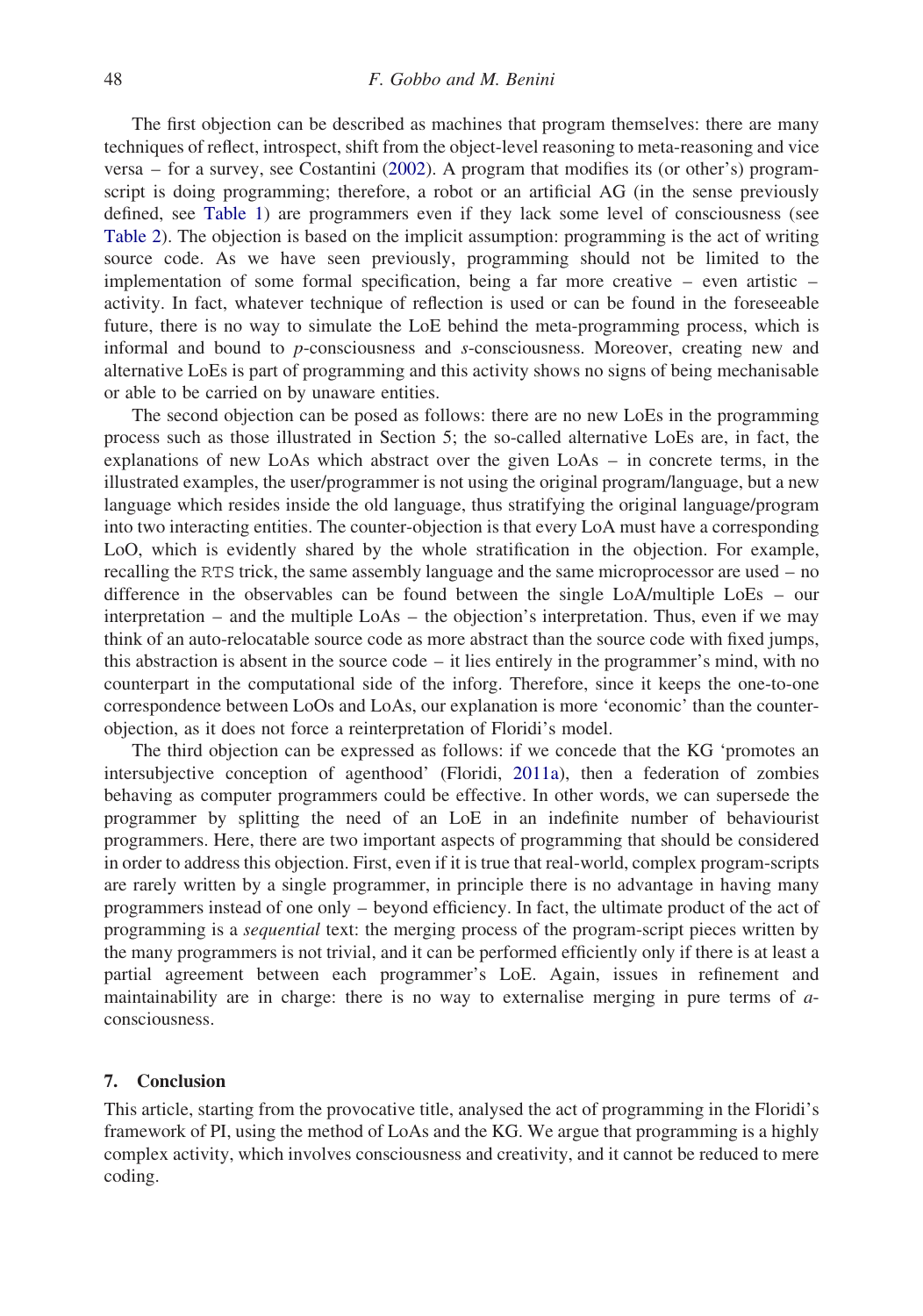<span id="page-13-0"></span>Our analysis is partial, because of the vastness and complexity of the explored field, and initial, as many aspects have been touched but not developed in depth. To name just a few, creativity is a fundamental attribute of programming and it relates to art – it is not by chance that Knuth's masterpiece is named 'The Art of Computer Programming'; this relation has not be systematically and philosophically explored yet, and we believe that an 'aesthetics of programming' may clarify many aspects why people find more pleasant or useful some programming solutions or techniques. Also, the analysis of consciousness in the programming life cycle has been limited to prove an argument satisfying our thesis: it can – and it should – be carried further to analyse the psychology of programming, an unexplored field which may help to understand how to organise programs so to stimulate production and quality, two of the major concerns of software producers.

We want to conclude acknowledging the source of inspiration for this article: the words at the beginning of the preface of Knuth [\(1998b](#page-14-0)):

The process of preparing programs for a digital computer is especially attractive, not only because it can be economically and scientifically rewarding, but also because it can be an aesthetic experience much like composing poetry or music.

#### Funding

Dr Benini was supported by a Marie Curie Intra European Fellowship [grant number PIEF-GA-2010- 271926], Predicative Theories and Grothendieck Toposes, within the 7th European Community Framework Programme.

#### **Notes**

- 1. One of the authors implemented this feature, only to discover that, independently, other system manager did the same: he was unable to trace the first proposer, or an article documenting the feature.
- 2. This example comes from a practice which was folklore in the Apple  $II^{\pi}$  programmers' community, according to one of the authors, who was part of that community.

### **References**

- Acquaviva, M., Benini, M., & Trombetta, A. (2005). Short-term content adaptation in web-based learning systems. In M. H. Hamza (Ed.), Web technologies, applications, and services (WTAS 2005). Calgary: Acta Press.
- Allo, P. (Ed.). (2011). Putting information first: Luciano Floridi and the philosophy of information. Oxford: Wiley-Blackwell.
- Benini, M. (1999). Verification and analysis of programs in a constructive environment (PhD thesis). Dipartimento di Scienze dell'Informazione, Universita` degli Studi di Milano, Milano, Italy.
- Block, N. (1995). On a confusion about a function of consciousness. Behavioral and Brain Sciences, 18,  $227 - 247.$
- Böhm, C., & Jacopini, G. (1966). Flow diagrams, turing machines and languages with only two formation rules. Communications of the ACM, 9, 366–371.
- Bringsjord, S. (2011). Metting Floridi's challenge to artificial intelligence from the knowledge-game test for self-consciousness. In P. Allo (Ed.), Putting information first: Luciano Floridi and the philosophy of information (pp. 1310–1838). Oxford: Wiley-Blackwell.

Ceruzzi, P. (2003). A history of modern computing. Cambridge, MA: MIT Press.

- Costantini, S. (2002). Meta-reasoning: A survey. In R. A. Kowalski, A. C. Kakas, & F. Sadri (Eds.), Computational logic: Logic programming and beyond: Essays in honour (pp. 253–288). Berlin: Springer Verlag.
- Donovan, J. J. (1974). Operating systems. New York, NY: McGraw-Hill.